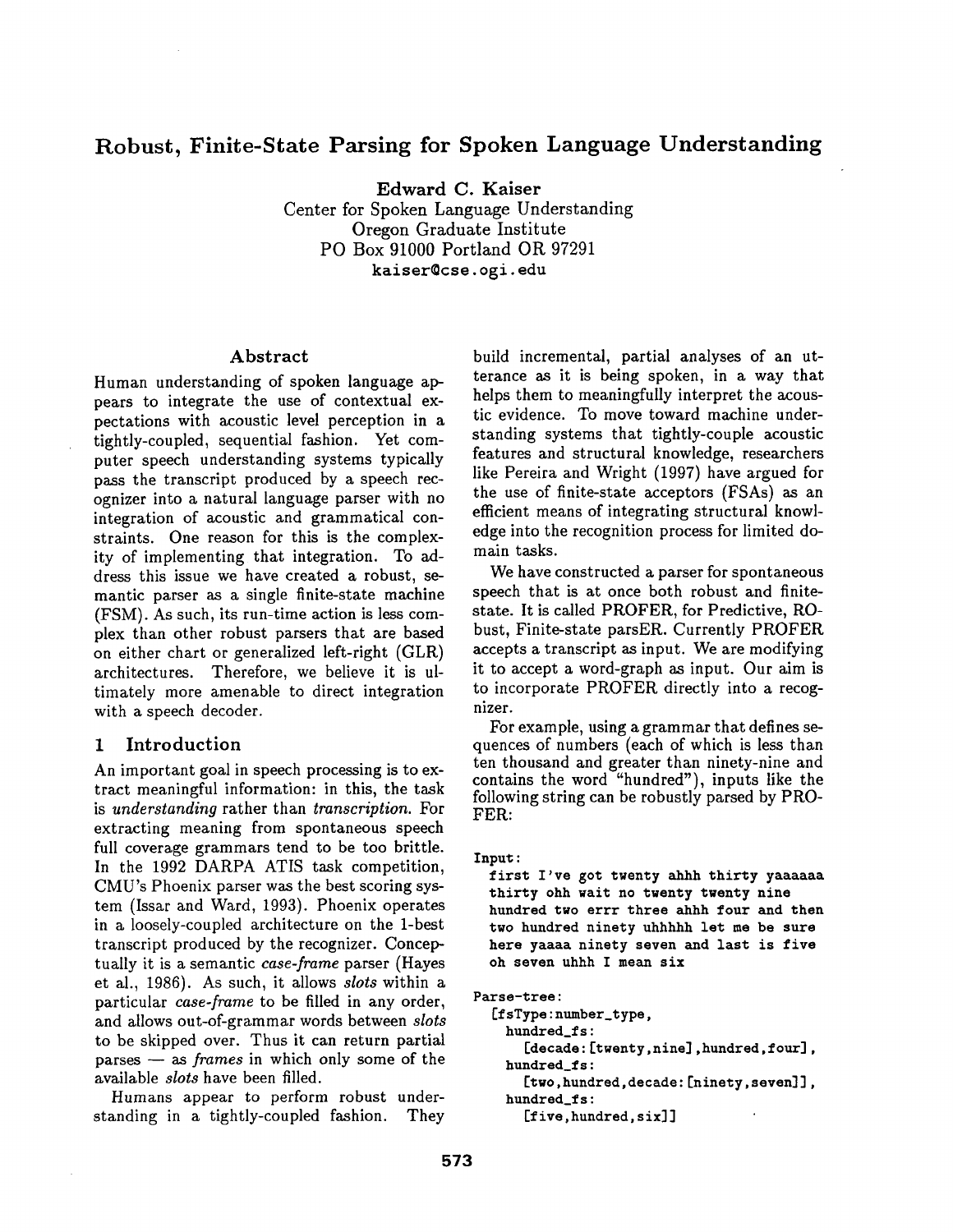There are two characteristically "robust" actions that are illustrated by this example.

- For each "slot" (i.e., "fs" element) filled in the parse-tree's case-frame structure, there were several words both before and after the required word, *hundred,* that had to be skipped-over. This aspect of robust parsing is akin to *phrase-spotting.*
- In mapping the words, "five oh seven uhhh I mean six," the parser had to choose a *later-in-the-input* parse (i.e., "[five, hundred, six]") over a heuristically equivalent *earlier-in-the-input* parse (i.e., "[five, hundred, seven]"). This aspect of robust parsing is akin to *dynamic programming* (i.e., finding all possible start and end points for all possible patterns and choosing the best).

### **2 Robust Finite-state Parsing**

CMU's Phoenix system is implemented as a recursive transition network (RTN). This is similar to Abney's system of finite-state-cascades (1996). Both parsers have a "stratal" system of levels. Both are robust in the sense of skipping over out-of-grammar areas, and building up structural islands of certainty. And both can be fairly described as run-time chart-parsers. However, Abney's system inserts bracketing and tagging information by means of cascaded transducers, whereas Phoenix accomplishes the same thing by storing state information in the chart edges themselves  $-$  thus using the chart edges like tokens. PROFER is similar to Phoenix in this regard.

Phoenix performs a *depth-first* search over its textual input, while Abney's "chunking" and "attaching" parsers perform *best-first* searches (1991). However, the demands of a tightlycoupled, real-time system argue for a *breadthfirst* search-strategy, which in turn argues for the use of a finite-state parser, as an efficient means of supporting such a search strategy. PROFER is a strictly sequential, *breadth-first*  parser.

PROFER uses a regular grammar formalism for defining the patterns that it will parse from the input, as illustrated in Figures 1 and 2.

*Net* name tags correspond to bracketed (i.e., "tagged") elements in the output. Aside from



Figure 1: Formalism

*net* names, a grammar definition can also contain non-terminal *rewrite* names and *terminals. Terminals* are directly matched against input. Non-terminal *rewrite* names group together several *rewrite patterns* (see Figure 2), just as *net*  names can be used to do, but *rewrite* names do not appear in the output.

Each individual *rewrite pattern* defines a "conjunction" of particular terms or subpatterns that can be mapped from the input into the non-terminal at the head of the pattern block, as illustrated in (Figure 1). Whereas, the list of patterns within a block represents a "disjunction" (Figure 2).



Figure 2: Formalism

Since not all Context-Free Grammar (CFG) expressions can be translated into regular expressions, as illustrated in Figure 3, some restrictions are necessary to rule out the possibility of "center-embedding" (see the right-most block in Figure 3). The restriction is that neither a *net* name nor a *rewrite* name can appear in one of its own descendant blocks of *rewrite patterns.* 

Even with this restriction it is still possible to define regular grammars that allow for self-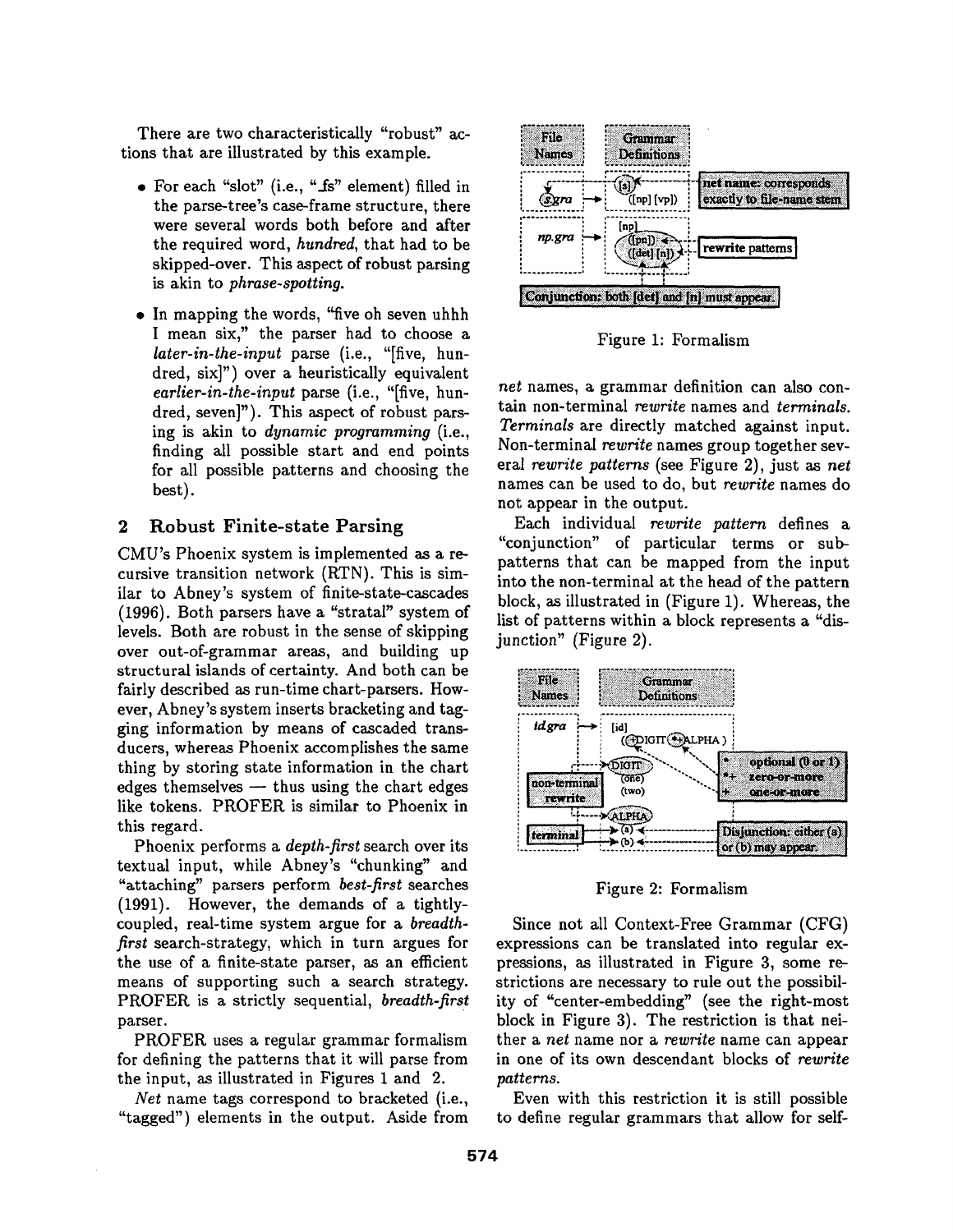

Figure 3: Context-Free translations to case-frame style regular expressions.

embedding to any *finite* depth, by copying the *net* or *rewrite* definition and giving it a unique name for each level of self-embedding desired. For example, both grammars illustrated in Figure 4 can robustly parse inputs that contain some number of a's followed by a matching number of b's up to the level of embedding defined, which in both of these cases is four deep.

| <b>EXAMPLE: nets</b><br>[se] | <b>EXAMPLE: rewrites</b><br>[ser] |
|------------------------------|-----------------------------------|
| $(a [se-one] b)$             | $(a$ SE_ONE $b)$                  |
| $(a, b)$ .                   | (a, b)                            |
| $[se]on$ e]                  | SE_ONE                            |
| (a [se two] b)               | $(a$ SE_TWO b)                    |
| (a, b)                       | (a, b)                            |
| $[$ se_two $]$               | SE_TWO                            |
| $(a [se_{three}] b)$         | $(a$ SE_THREE b)                  |
| (a, b)                       | (a, b)                            |
| [se_three]                   | <b>SE THREE</b>                   |
| (a, b)                       | (a, b)                            |
| <b>INPUT:</b>                | <b>INPUT:</b>                     |
| a cabdeb                     | acabdeb                           |
| <b>PARSE:</b>                | <b>PARSE:</b>                     |
| se: [a,se_one: [a,b],b]      | ser: [a, a, b, b]                 |

Figure 4: Finite self-embedding.

#### 3 The Power of Regular Grammars

Tomita (1986) has argued that context-free grammars (CFGs) are over-powered for natural language. Chart parsers are designed to deal with the worst case of very-deep or infinite self-embedding allowed by CFGs. However, in natural language this worst case does not occur. Thus, broad coverage Generalized Left-Right (GLR) parsers based on Tomita's algorithm, which ignore the worst case scenario,

are in practice more efficient and faster than comparable chart-parsers (Briscoe and Carroll, 1993).

PROFER explicitly disallows the worst case of center-self-embedding that Tomita's GLR de $sign$  allows  $-$  but ignores. Aside from infinite center-self-embedding, a regular grammar formalism like PROFER's can be used to define every pattern in natural language definable by a GLR parser.

#### 4 The Compilation Process

The following small grammar will serve as the basis for a high-level description of the compilation process.

$$
\begin{array}{c} \text{[s]}\\ \text{(n [v] n)}\\ \text{(p [v] p)}\\ \text{[v]}\\ \text{(v)}\\ \end{array}
$$

In Kaiser et al. (1999) the relationship between PROFER's compilation process and that of both Pereira and Wright's (1997) FSAs and CMU's Phoenix system has been described. Here we wish to describe what happens during PROFER's compilation stage in terms of the Left-Right parsing notions of *item-set formation* and *reduction.* 

As compilation begins the FSM always starts at state 0:0 (i.e., net 0, start state 0) and traverses an arc labeled by the top-level *net* name to the 0:1 state (i.e., net 0, final state 1), as illustrated in Figure 5. This initial arc is then rewritten by each of its rewrite patterns (Figure 5).

As each new *net* within the grammar description is encountered it receives a unique *net-ID*  number, the compilation descends recursively into that new *sub-net* (Figure 5), reads in its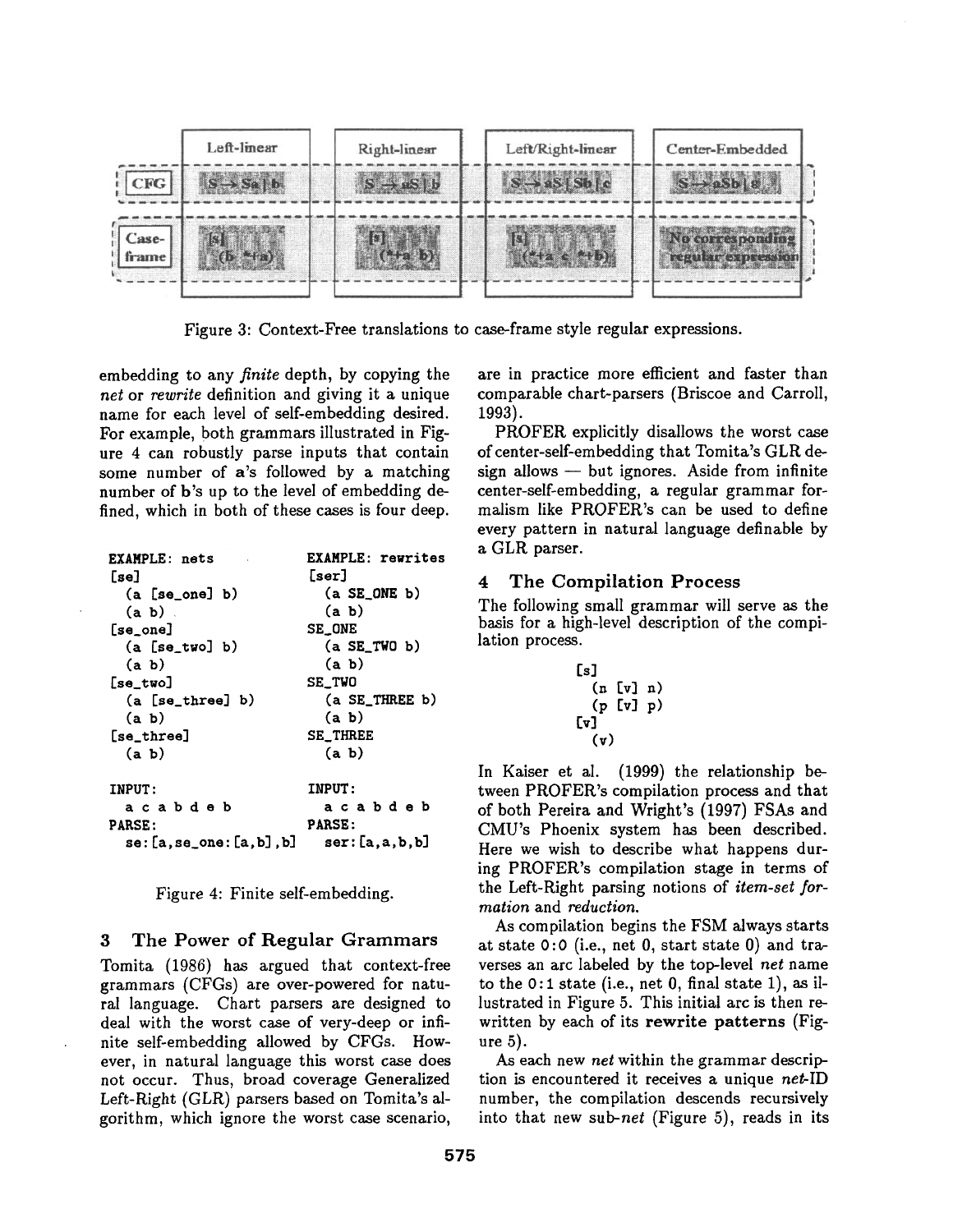

Figure 5: Definition expansion.

grammar description file, and compiles it. Since *rewrite* names are unique only within the *net* in which they appear, they can be processed iteratively during compilation, whereas *net* names must be processed recursively within the scope of the entire grammar's definition to allow for re-use.

As each element within a rewrite pattern is encountered a structure describing its exact context is filled in. All *terminals* that appear in the same context are grouped together as a "context-group" or simply "context." So arcs in the final FSM are traversed by "contexts" not *terminals.* 

When a *net* name itself traverses an arc it is glued into place contextually with  $\varepsilon$  arcs (i.e., NULL arcs) (Figure 6). Since *net* names, like any other pattern element, are wrapped inside of a context structure before being situated in the FSM, the same *net* name can be re-used inside of many different contexts, as in Figure 6.



Figure 6: Contextualizing sub-nets.

As the end of each net definition file is reached, all of its NULL arcs are removed. Each initial state of a sub-net is assumed into its parent state – which is equivalent to *item-set formation* in that parent state (Figure 7 left-side). Each final state of a sub-net is erased, and its incoming arcs are rerouted to its terminal parent's state, thus performing a *reduction* (Figure 7 right-side).



Figure 7: Removing NULL arcs.

#### 5 The Parsing Process

At run-time, the parse proceeds in a strictly *breadth-first* manner (Figure 8,(Kaiser et al., 1999)). Each destination state within a parse is named by a hash-table key string composed of a sequence of "net:state" combinations that uniquely identify the location of that state within the FSM (see Figure 8). These "net:state" names effectively represent a snapshot of the stack-configuration that would be seen in a parallel GLR parser.

PROFER deals with ambiguity by "splitting" the branches of its graph-structured stack (as is done in a Generalized Left-Right parser (Tomita, 1986)). Each node within the graphstructured stack holds a "token" that records the information needed to build a bracketed parse-tree for any given branch.

When partial-paths converge on the same state within the FSM they are scored heuristically, and all but the set of highest scoring partial paths are pruned away. Currently the heuristics favor interpretations that cover the most input with the fewest *slots.* Command line parameters can be used to refine the heuristics, so that certain kinds of structures be either minimized or maximized over the parse.

Robustness within this scheme is achieved by allowing multiple paths to be propagated in parallel across the input space. And as each such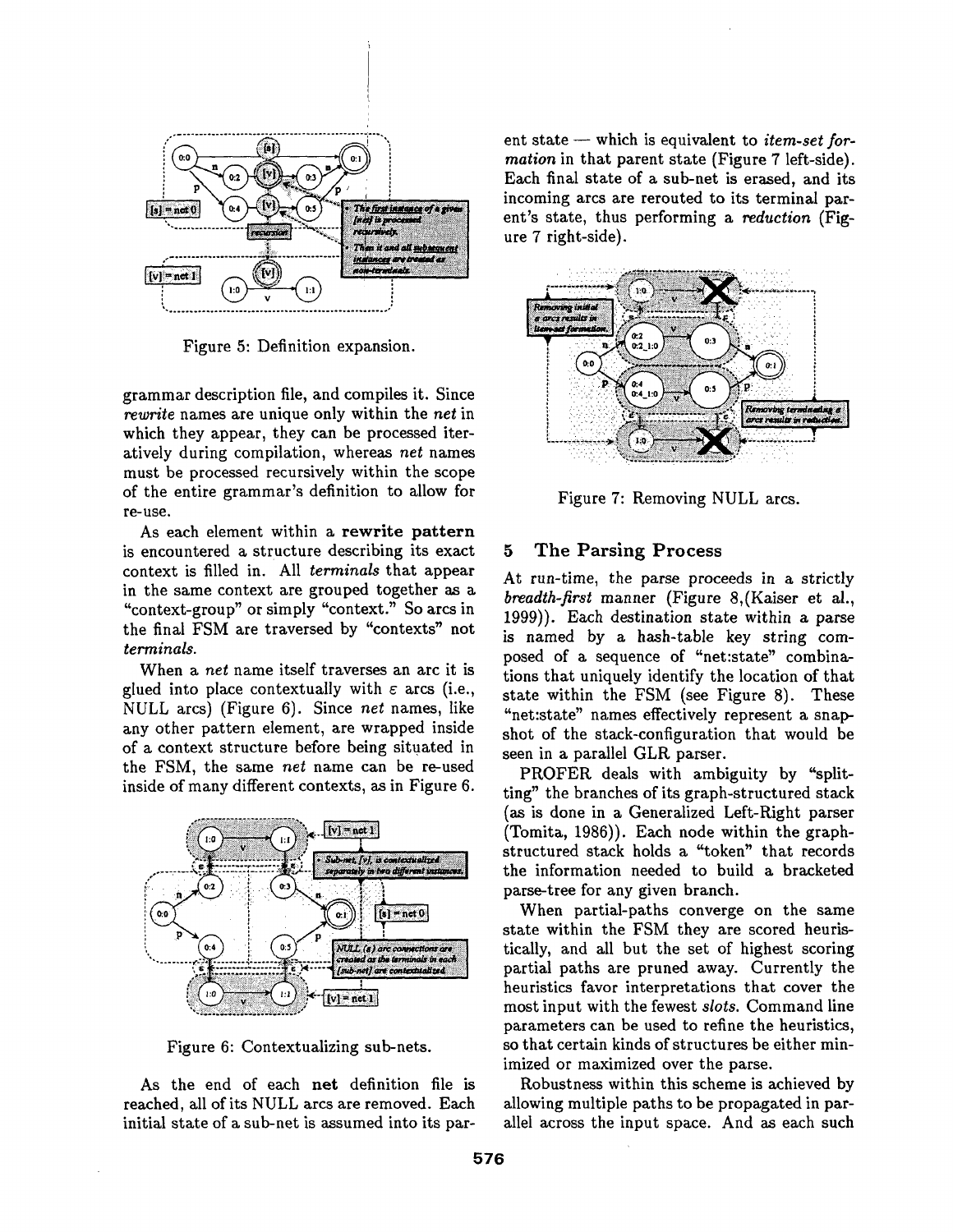

Figure 8: The parsing process.

partial-path is extended, it is allowed to skipover terms in the input that are not licensed by the grammar. This allows all possible start and end times of all possible patterns to be considered.

## **6 Discussion**

Many researchers have looked at ways to improve corpus-based language modeling techniques. One way is to parse the training set with a structural parser, build statistical models of the occurrence of structural elements, and then use these statistics to build or augment an n-gram language model.

Gillet and Ward (1998) have reported reductions in perplexity using a stochastic contextfree grammar (SCFG) defining both simple semantic "classes" like dates and times, and degenerate classes for each individual vocabulary word. Thus, in building up class statistics over a corpus parsed with their grammar they are able to capture both the traditional  $n$ -gram word sequences plus statistics about semantic class sequences.

Briscoe has pointed out that using stochastic context-free grammars (SCFGs) as the basis for language modeling, "...means that information about the probability of a rule applying at a particular point in a parse derivation is lost" (1993). For this reason Briscoe developed a GLR parser as a more "natural way to obtain a finite-state representation ..." on which the statistics of individual "reduce" actions could be determined. Since PROFER's state names effectively represent the stack-configurations of a parallel GLR parser it also offers the ability to perform the full-context statistical parsing that Briscoe has called for.

Chelba and Jelinek (1999) use a structural language model (SLM) to incorporate the longer-range structural knowledge represented in statistics about sequences of phrase-headword/non-terminal-tag elements exposed by a tree-adjoining grammar. Unlike SCFGs their statistics are specific to the structural context in which head-words occur. They have shown both reduced perplexity and improved word error rate (WER) over a conventional tri-gram system.

One can also reduce complexity and improve word-error rates by widening the speech recognition problem to include modeling not only the word sequence, but the word/part-of-speech (POS) sequence. Heeman and Allen (1997) has shown that doing so also aids in identifying speech repairs and intonational boundaries in spontaneous speech.

However, all of these approaches rely on corpus-based language modeling, which is a large and expensive task. In many practical uses of spoken language technology, like using simple structured dialogues for class room instruction (as can be done with the CSLU toolkit (Sutton et al., 1998)), corpus-based language modeling may not be a practical possibility.

In structured dialogues one approach can be to completely constrain recognition by the known expectations at a given state. Indeed, the CSLU toolkit provides a generic recognizer, which accepts a set of vocabulary and word sequences defined by a regular grammar on a perstate basis. Within this framework the task of a recognizer is to choose the best phonetic path through the finite-state machine defined by the regular grammar. Out-of-vocabulary words are accounted for by a general purpose "garbage" phoneme model (Schalkwyk et al., 1996).

We experimented with using PROFER in the same way; however, our initial attempts to do so did not work well. The amount of information carried in PROFER's token's (to allow for bracketing and heuristic scoring of the semantic hypotheses) requires structures that are an order of magnitude larger than the tokens in a typical acoustic recognizer. When these large tokens are applied at the phonetic-level so many